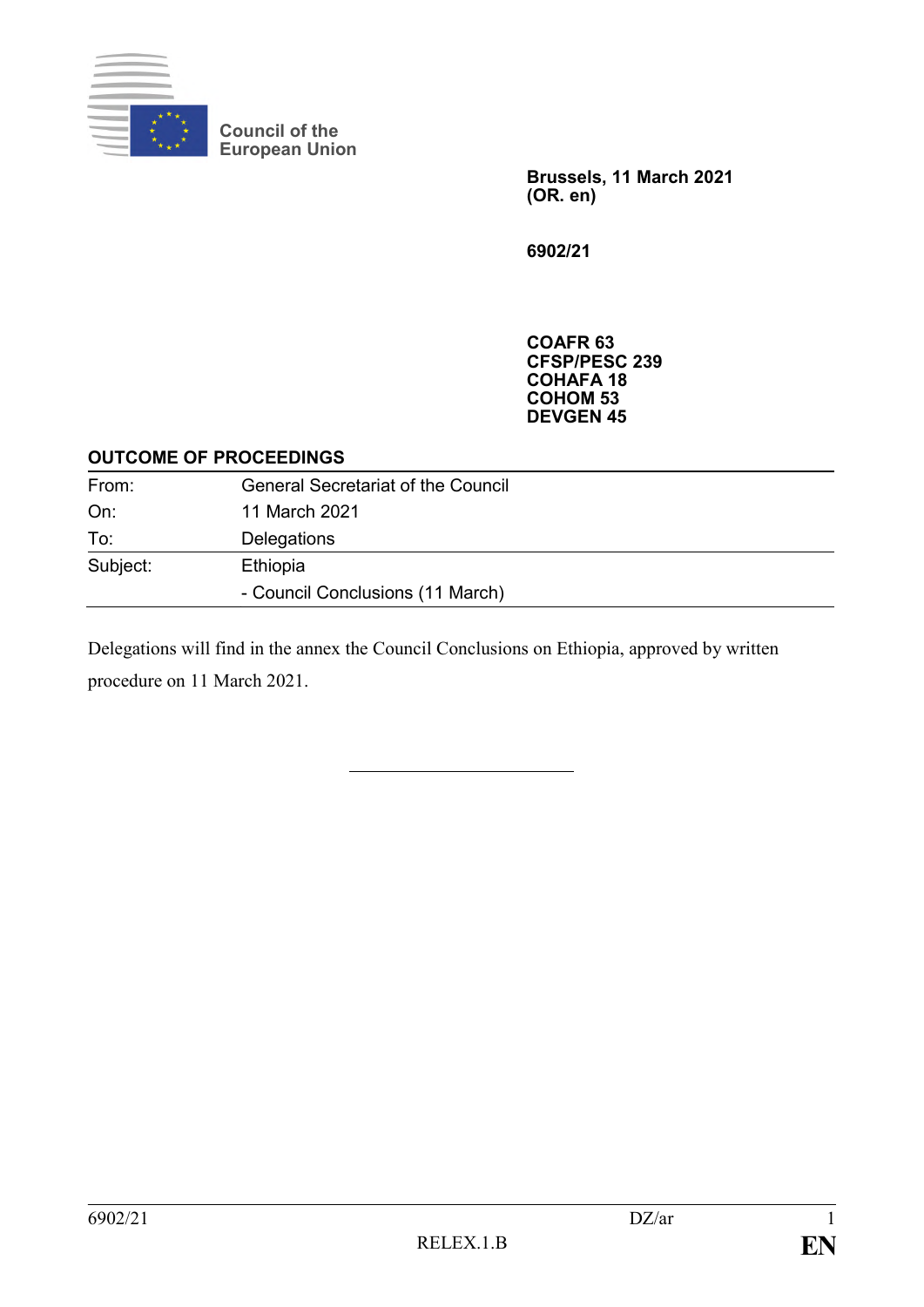## **Council Conclusions on Ethiopia**

- 1. Ethiopia is a strategic partner for the EU in the Horn of Africa and in the wider region as well as an important multilateral actor. The EU appreciates the longstanding close cooperation and dialogue with the Ethiopian Government on a wide range of issues.
- 2. As part of this dialogue, the EU welcomes the visit of Finnish Foreign Minister Pekka Haavisto on behalf of the High Representative to Ethiopia and Sudan on 7-10 February 2021, where he met with Ethiopian, Sudanese and African Union authorities and other relevant stakeholders, including from civil society.
- 3. Today, Ethiopia is in a complex domestic situation with major implications for the greater region. Ethiopia's ongoing reform process and recent developments have revealed uncertainty and underlying frictions. The armed conflict in Tigray region sparked by the attack on military bases exacerbates tensions in the Horn of Africa. It has led to a grave humanitarian crisis. The EU finds it important to draw the following conclusions while reiterating its readiness to build on a longstanding relationship.

## **On the situation in Tigray**

4. The EU remains extremely concerned by the conflict. A large part of the Tigray population, including those displaced within the region, remains cut off from basic services and communications, as well as humanitarian assistance since the beginning of the crisis. In a region with needs already high and resources scarce, especially in rural areas, the situation is increasingly critical.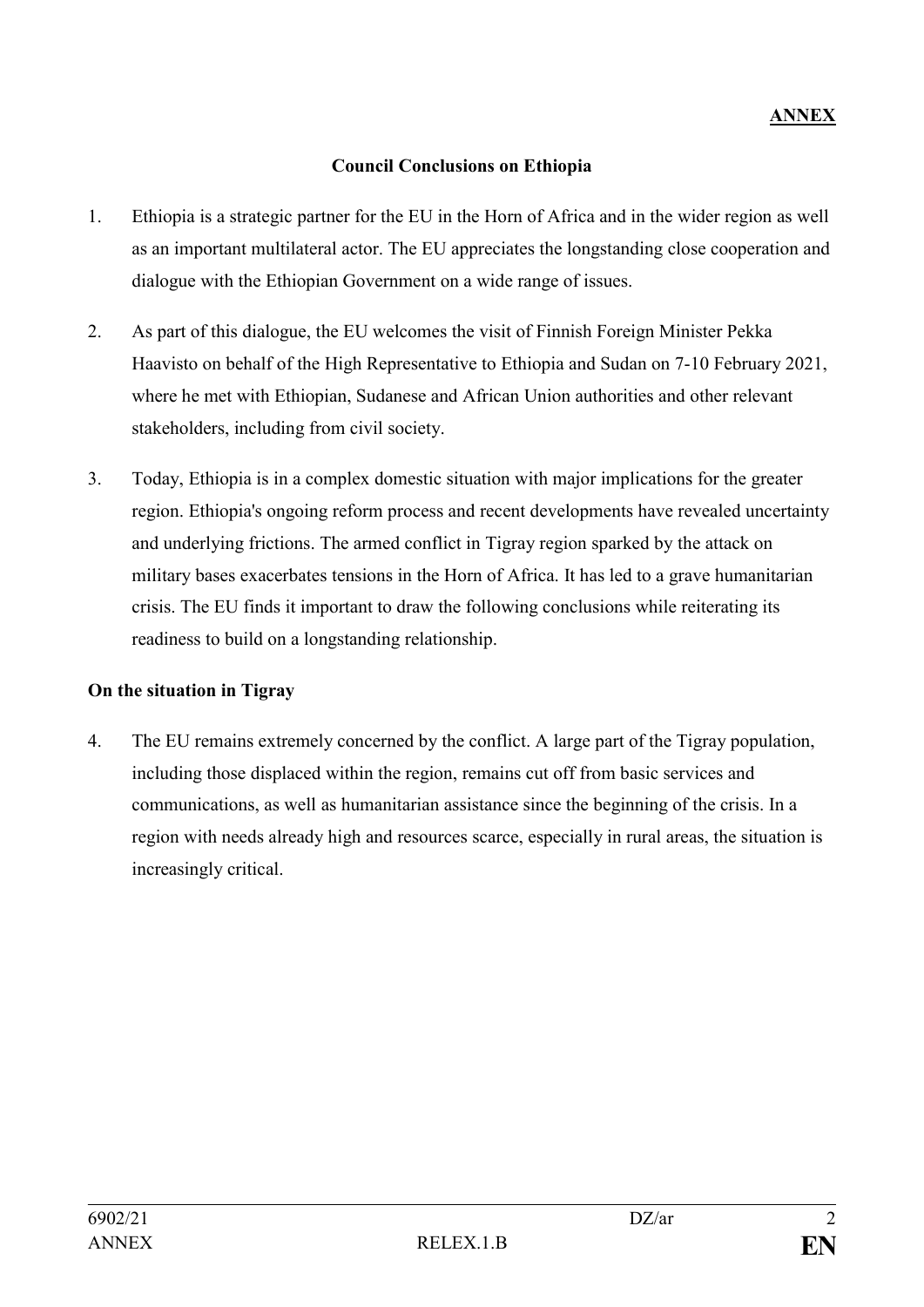- 5. The EU urges all parties to immediately end violence, and to respect International Human Rights Law, International Humanitarian Law and International Refugee Law. Full, rapid and unhindered humanitarian access to all people in need must be ensured in all areas. Humanitarian principles of impartiality, neutrality, and independence must be guaranteed for a scaled up humanitarian response. The EU calls for the protection of internally displaced people (IDPs) and refugees and reminds that the international principle of 'non-refoulement' must be respected.
- 6. While acknowledging the work of the Ethiopian Government to address some of the needs of the population, the EU stresses the necessity to increase these efforts. Full co-operation is needed with the UN and all humanitarian organisations on the ground.
- 7. The EU welcomes the announcement by the Ethiopian Government of unfettered access, unhindered mobility of humanitarian agencies based on a simple notification system and calls for its immediate and full implementation. Procedures for the importation of humanitarian aid and communication equipment need to be expedited.
- 8. Basic services, including water, sanitation, health, education, telecommunication and banking services, must be swiftly and fully restored. Civilians, including IDPs and refugees, should be able to move safely and freely. The EU acknowledges progress made regarding access for some media and civil society organizations, however it remains crucial that access is granted for all of them, their protection ensured and their access to all areas of Tigray unhindered.
- 9. The EU remains extremely concerned by the numerous testimonies and reports that substantiate allegations indicating involvement of multiple actors and possibly amounting to war crimes and crimes against humanity, extra-judicial killings, mass executions, sexual and gender-based violence including rape, forced returns of refugees, other human rights violations and abuses, looting of property, destruction of infrastructure and religious sites. Those acts must cease immediately.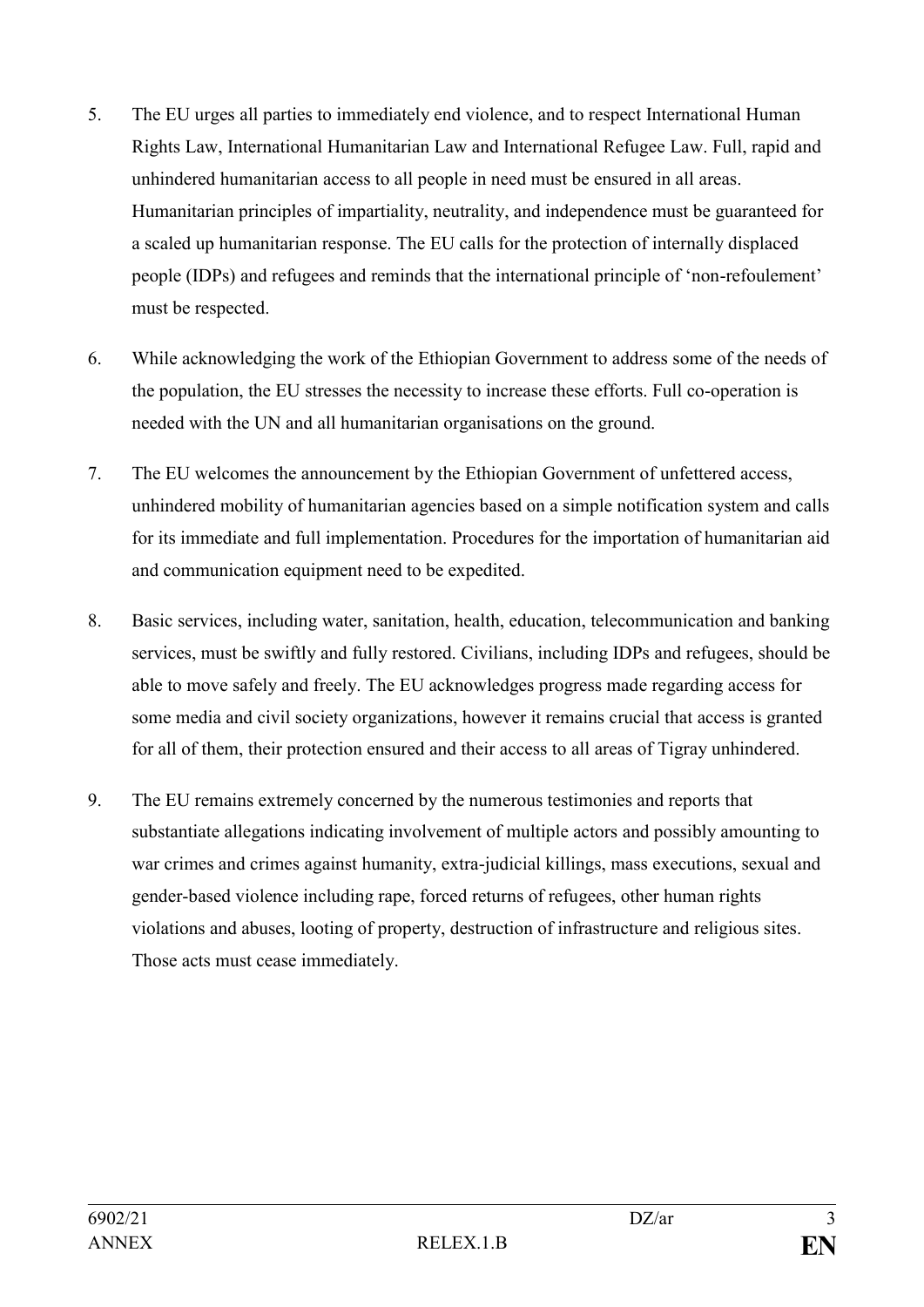- 10. The EU also notes with concern the reports of targeted ethnic violence, hate speech and discrimination, in Tigray and other parts of Ethiopia. This dangerous pattern could lead to an escalation of violence across the country and undermine the possibilities for peace and reconciliation.
- 11. The EU welcomes the commitments of the Ethiopian authorities to bring all perpetrators to justice and to accept international technical assistance to undertake the investigations. The EU will follow up closely on progress in this regard, as all allegations of violations of human rights and International Humanitarian Law need to be impartially investigated and accountability ensured. The EU also supports the important work of the Ethiopian Human Rights Commission (EHRC) that provides detailed documentation as well as recommendations for action, and stands ready to support additional national efforts. The EU welcomes as a first step the announcement of the Ethiopian Government to set up a task force to investigate sexual and gender-based violence. More efforts are needed.
- 12. The EU encourages on the ground monitoring of the EHRC to be extended to the whole region. Staff of the Office of the UN High Commissioner for Human Rights should also be granted full access to the region.
- 13. The EU encourages the African Union to continue to engage politically with the Ethiopian Government, so that hostilities cease, humanitarian access to all areas of Tigray is ensured and a political solution to the conflict found.
- 14. The EU wishes to pursue the constructive dialogue with the Ethiopian Government on these issues*.* It remains ready to support any action aimed at easing tensions and providing relief to those in need.

# **On related regional issues**

15. The regional implications of the situation in the Ethiopian region of Tigray, as well as the risk of further spill over in an already fragile region, are of great concern. Further military escalation and long term instability in Ethiopia and in the wider region must be avoided.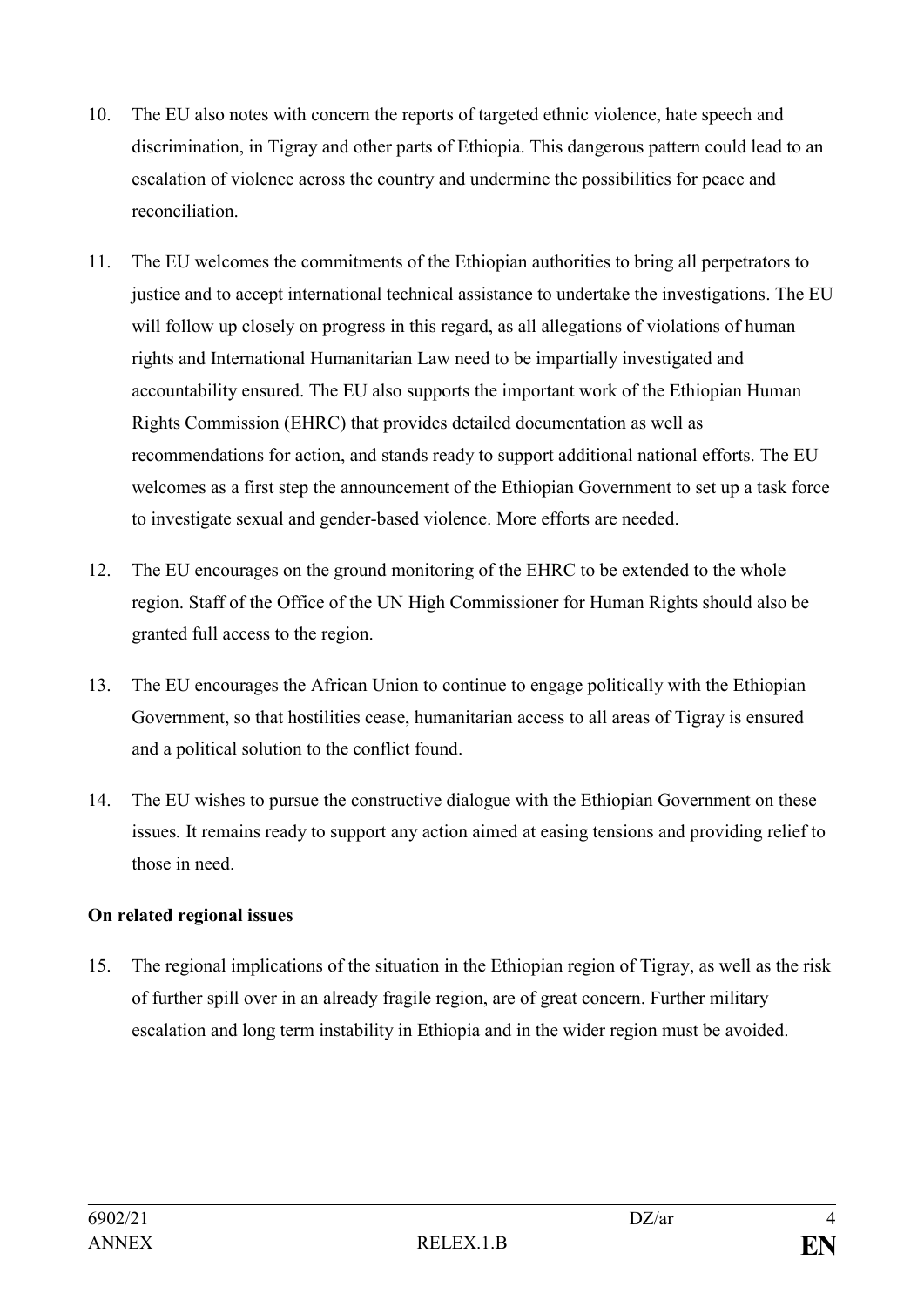- 16. The EU joins the call of the international community for the immediate withdrawal of Eritrean troops as they aggravate the situation, as reported by multiple sources. The EU is also extremely concerned by allegations of actions that may amount to war crimes and crimes against humanity perpetrated by Eritrean troops. The EU calls for thorough and independent investigations, and will monitor closely future developments in this regard.
- 17. The EU is also worried by the increased tensions at the border between Ethiopia and Sudan, and calls on both sides to spare no efforts to ease the situation, rebuild trust and find a negotiated and peaceful settlement. The EU encourages both parties to resume dialogue as soon as possible and stands ready to support all political efforts to advance a sustainable solution.
- 18. The EU also encourages Ethiopia, Sudan and Egypt to resume negotiations on the Grand Ethiopian Renaissance Dam (GERD) in order to find a durable and mutually beneficial solution. The EU has been an observer in the negotiations, and remains ready to support further this process as considered appropriate by all parties.
- 19. The EU encourages the Ethiopian Government to enhance its cooperation with the African Union, the Intergovernmental Authority on Development, and regional partners in order to take peaceful and concerted decisions to preserve the stability of the whole region.

## **On the transition in Ethiopia**

20. Ethiopia is undergoing a far reaching democratic transition process, with important political and economic reforms being implemented. The EU takes note of the announcement of general elections for 5 June 2021 and welcomes the commitment by the Ethiopian Government to hold credible and transparent elections. The EU is ready to continue to support such a process and thanks the Ethiopian Government for its invitation to conduct election observation.